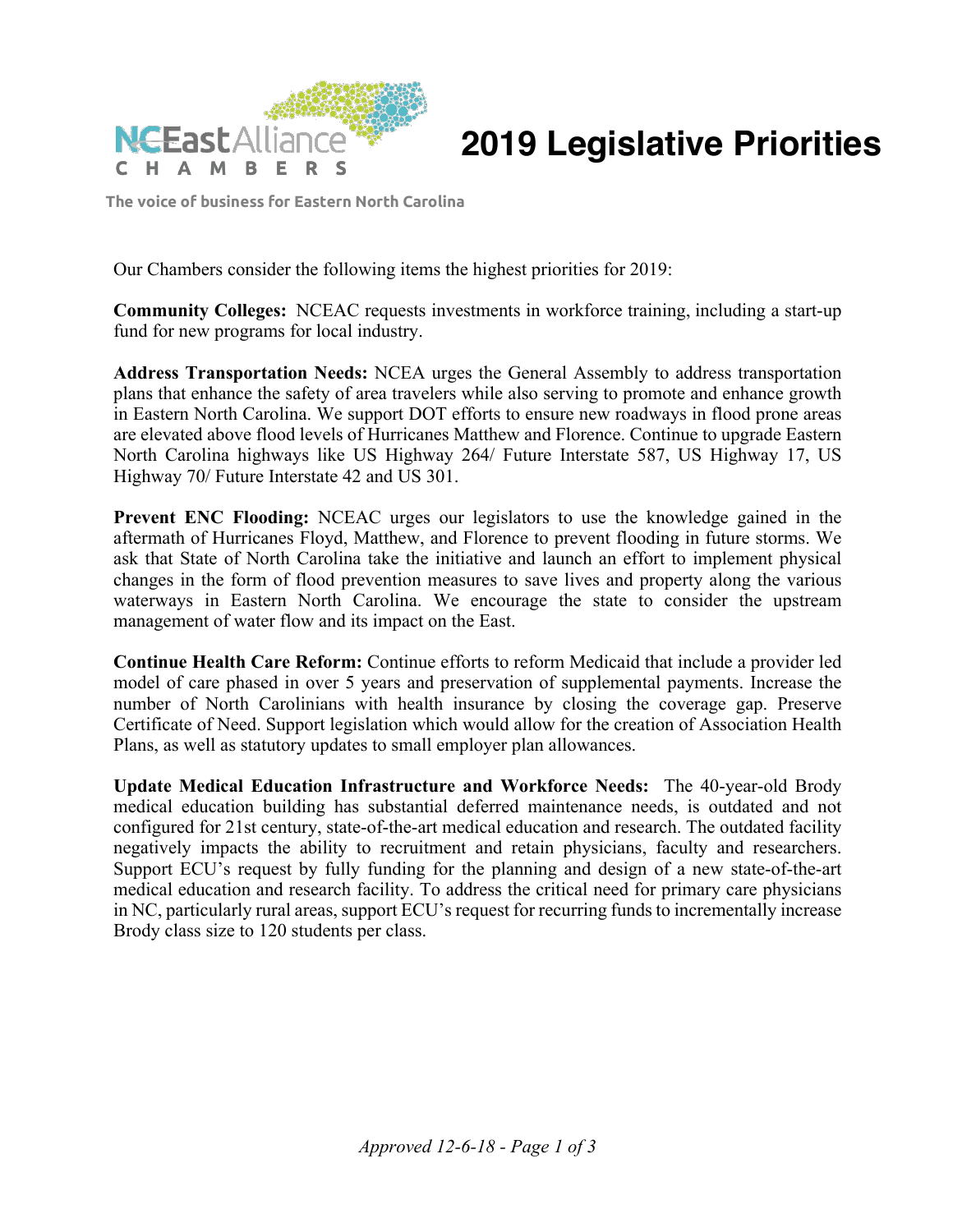Additionally, our Chambers consider the following items the priorities for 2019:

**Support Models for Regional Health Care Delivery:** Support Project Unify, which integrates Vidant Medical Group and ECU Physicians into a more cohesive and efficient system.

**Economic Development:** Predominately rural Eastern North Carolina is not seeing the economic growth being enjoyed by more urban areas of the state. NCEAC encourages our delegation to make it a priority of the Department of Commerce or the Economic Development Partnership of NC to create and implement a true rural development strategy.

**Address Needs of Veterans:** Eastern NC is home to a larger percentage of active duty military and Veterans than any other region of the state. We encourage the General Assembly to explore state options that would expand medical care for veterans.

**Preserve Hospital Sales Tax Exemption:** Hospitals do more than their fair share for communities every day. A change to the tax code may cost hospitals about 30 percent of their annual revenue stream. This would cripple their ability to deliver on their mission to provide patient care.

**Reciprocity of Licensure:** Transferability of licensures is a priority for the State of NC to ensure we are recruiting and retaining skilled workforce.

**Early Education:** NCEAC request that the General Assembly expand quality pre-k slots and increase teacher and early educator pay.

**Public Education:** NCEAC requests the General Assembly show a commitment to compensation for educators and school administrators that gives North Carolina a competitive advantage to recruit talent to the profession. Without professional pay, rural Eastern North Carolina counties are at a greater disadvantage in teacher recruitment and retention. Allow capital projects for public education to be funded through bond initiatives. Counties throughout North Carolina are unable to provide the needed resources for building maintenance and capital improvements without additional sources of revenue.

**Community Colleges:** Increasing student completion of degrees and certificates requires additional funding for student support services. Fund short-term continuing education programs at the same rate as curriculum programs. Allow colleges to earn FTE for Instruction in local jails. Allow community colleges to use performance-based funds for performance-based bonuses for faculty and staff. As with public education, professional salaries for faculty and staff are vital for the economic development of eastern North Carolina.

**Address Transportation Needs:** Invest in better rail access in Eastern NC to support economic development in the east. Provide for long term planning and funding to maintain our inland waterways for our ports and fishing fleets.

**Invest in Broadband:** Broadband availability improves quality of life by raising property values and attracting a dynamic workforce. It is important for agriculture and advanced manufacturing. Require more accurate reporting of broadband capability so more counties in Eastern NC can be eligible for broadband expansion funds. NCEAC requests that the General

*Page 2 of 3 For more information, contact Kathy Herring at 252.378.5395 or nc.kherring@gmail.com*